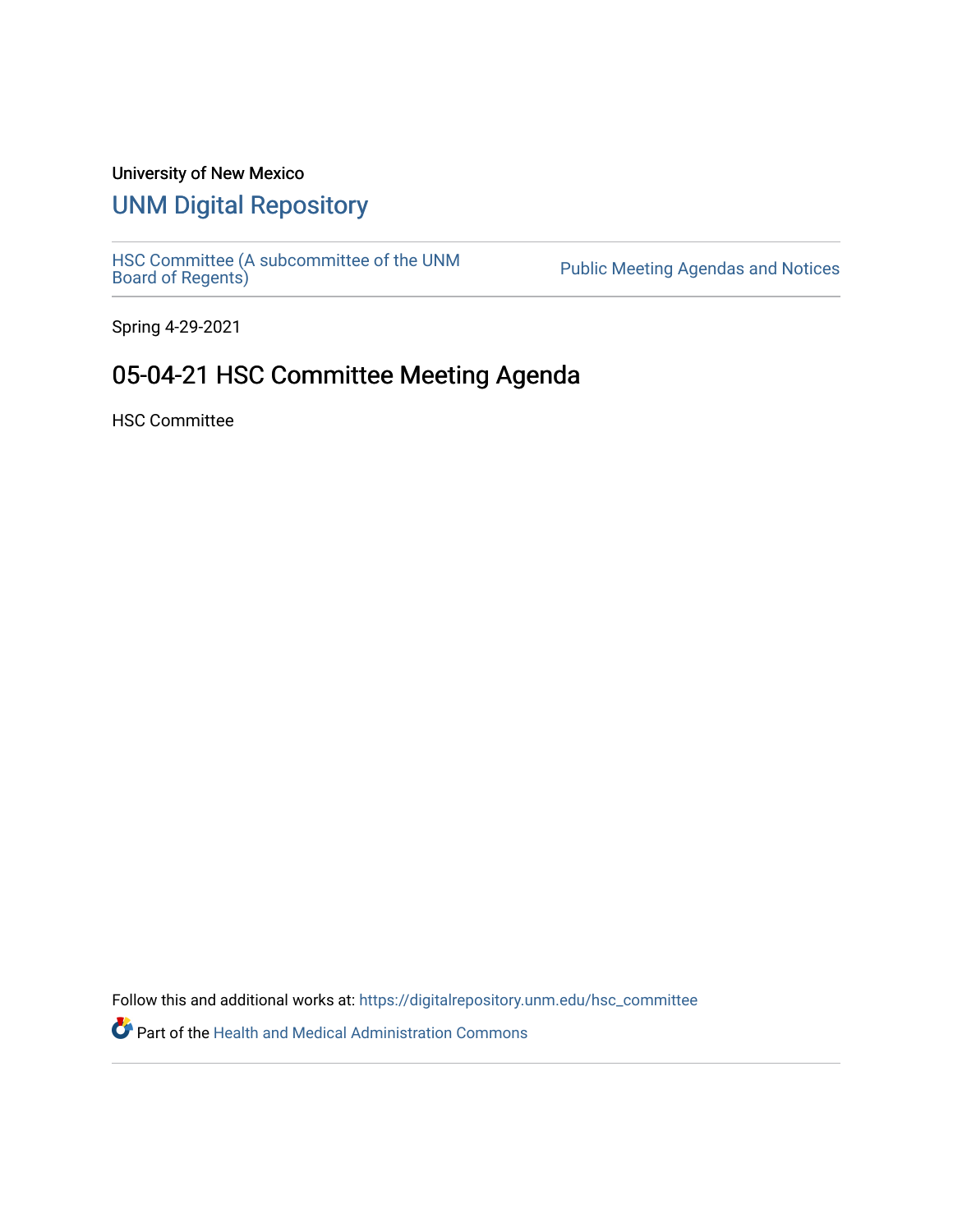

### Meeting of the UNM Health Sciences Center Committee (HSCC)

#### May 4, 2021

#### 8:30 a.m.

#### *\*\*VIRTUAL MEETING\*\**

#### <https://live.unm.edu/board-of-regents>

- I. Call to Order and Confirmation of Quorum *(Rob Schwartz)*
- II. Vote to Adopt Agenda
- III. Vote to Approve the Minutes of the April 6, 2021 Meeting
- IV. Comments from Regents
- V. Health Sciences Center EVP & Health System CEO Report *(Doug Ziedonis)*
- VI. Monthly Financial Report *(Ava Lovell)*
- VII. UNM Health System Report *(Mike Richards)*
- VIII.Public Comment *(3-minute limit per speaker)*
- IX. Action Items
	- A. Request for Approval of the UNM Health Sciences Center Spring 2021 Graduates *(Amy Levi)*
	- B. FY2021 Budget Adjustment (BAR) and FY2022 Final Budget Approval *(Ava Lovell)*
	- C. Approval of HSC Capital Project Priorities for the HED Summer Hearing and January 2022 Legislative Session, and HED Five-Year Capital Plan *(Ava Lovell)*
	- D. Capital Project for the UNM Comprehensive Cancer Center Radiation Oncology and Laboratory Expansion (Capital Project and New Mexico Financing Authority Bonds/Cigarette Tax appropriation) *(Ava Lovell and Cheryl Willman)*
	- E. Request for Approval of the Appointment of Dr. Gulshan Parasher, MD as the inaugural holder of the Robert G. "Reg" Strickland Distinguished Chair of Digestive Health and Science *(Martha McGrew)*
	- F. Request for Approval of HUD Insured Mortgage Parameters Resolution *(Bonnie White and Kate Becker)*
	- G. Request for Approval of HUD Insured Mortgage Pricing Resolution *(Bonnie White and Kate Becker)*
	- H. Recommendation for Items for Inclusion on the Consent Document for Full Board of Regents
- X. Information & Discussion Items
	- A. Health Equity
		- 1. Health Equity Summit *(Doug Ziedonis)*
		- 2. 10 to 100 Initiative to Address Vaccine Hesitancy *(Jett Loe and Elizabeth Sandlin)*
		- 3. CEAL Team NIH Award *(Lisa Cacari-Stone, Nina Wallerstein, Tassy Parker)*
- XI. Closed Session: Vote to close the meeting and to proceed in Closed Session (Roll Call Vote)
	- A. Discussion and, where appropriate, determination relative to strategic and longrange business plans or trade secrets of public hospitals pursuant to NMSA 1978, Section 10-15-1H(9)